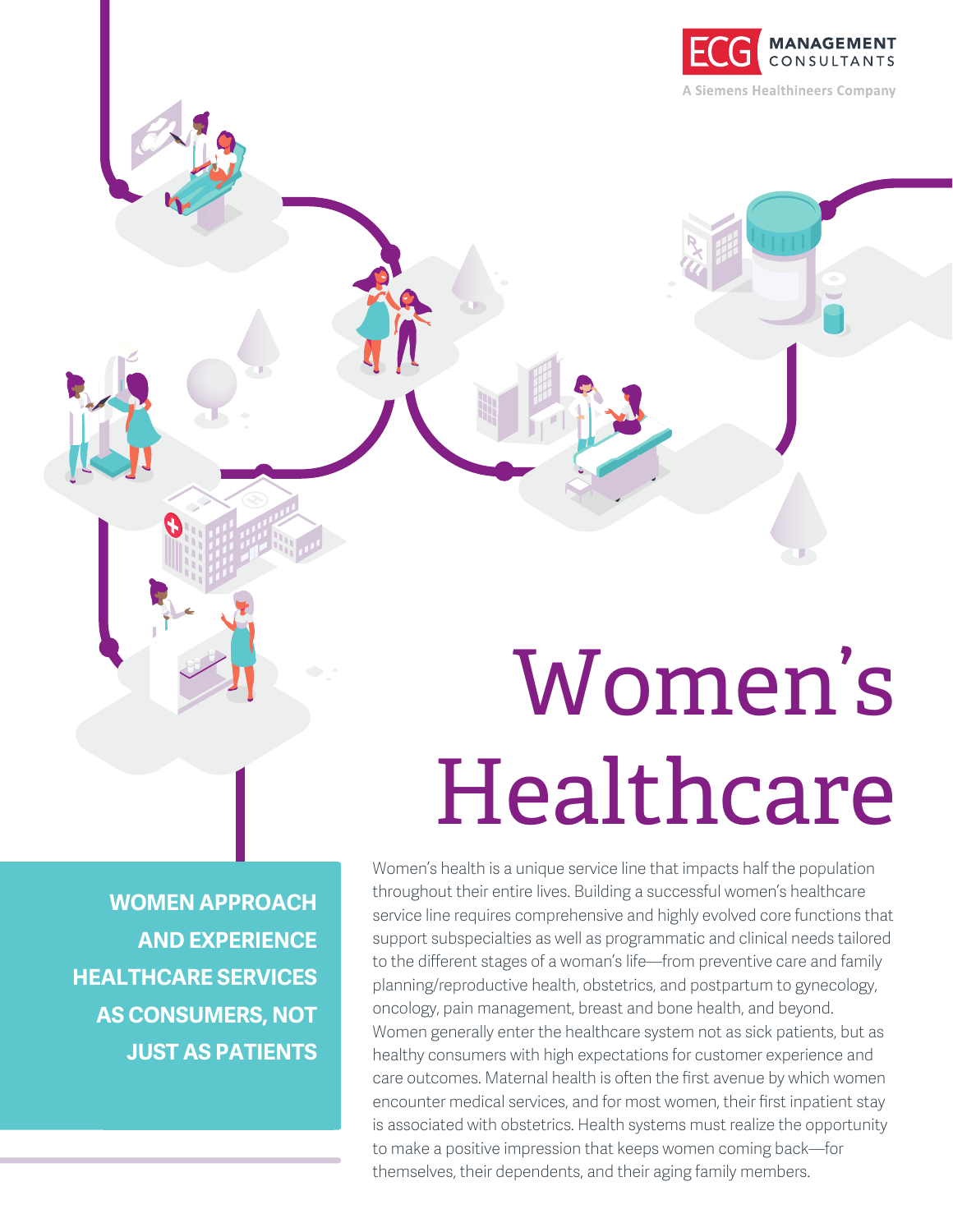## MEETING THE HEALTHCARE NEEDS OF WOMEN THROUGHOUT THEIR LIVES REQUIRES A COMPREHENSIVE, COORDINATED, AND CONTEMPORARY APPROACH.

Acknowledgment of the different needs, experiences, and expectations of women, along with shifting cultural norms, is impacting how providers understand and approach equitable women's healthcare.

#### **MARKET FORCES**

**THE BIRTH RATE IN THE US IS DROPPING** by an average of 1% a year— the lowest since the early 1970s—challenging OB/GYN and NICU program stability.



**INCREASED DEMAND FOR PREVENTIVE AND SUBSPECIALTY SERVICES** is driving health systems to shift the focus of their women's health service lines to meet patients' needs at every stage of life.

**NEW PARTNERSHIPS AND COLLABORATIONS** are producing previously unrecognized revenue opportunities through broadened offerings and new bundle programs.

**THE MIGRATION OF MANY WOMEN'S HEALTH SERVICES** to the outpatient setting has created an urgency for systems to engage their physicians in service line operations across the continuum.

**PATIENT EXPECTATIONS ARE EVOLVING** and women expect a highly customized, consumer-friendly experience in the healthcare setting.

Optimized maternal services guarantee revenue because pregnancy and delivery care are covered by Medicaid (45% of births nationally).

More than 60% of GYN surgeries are performed in the outpatient setting.

#### **MARKET REACTION**

#### **HEALTH SYSTEMS ARE:**

- Evaluating their service offerings to ensure population needs are met.
- Pursuing virtual and digital care that gives women greater flexibility in when and how they access care.
- Exploring alternative strategies such as birth centers, midwives, and ambulatory services.
- Treating patients as consumers who envision the hospital stay as a customized experience.
- Investing in facilities that are consumer friendly and offer superior experiences for patients and families.
- Partnering with providers to streamline care, share risk, and improve provider engagement and work/life satisfaction.

#### **PAYERS AND PROVIDERS ARE:**

- Exploring population health and alternative payment models (such as maternity bundles) as a means of reducing the cost of care and developing financially sustainable programs.
- Partnering with hospitals and health systems on technology and capital investments that improve access, throughput, and experience with care.
- Seeking ways to enhance patient care and provider satisfaction with new compensation and coverage models.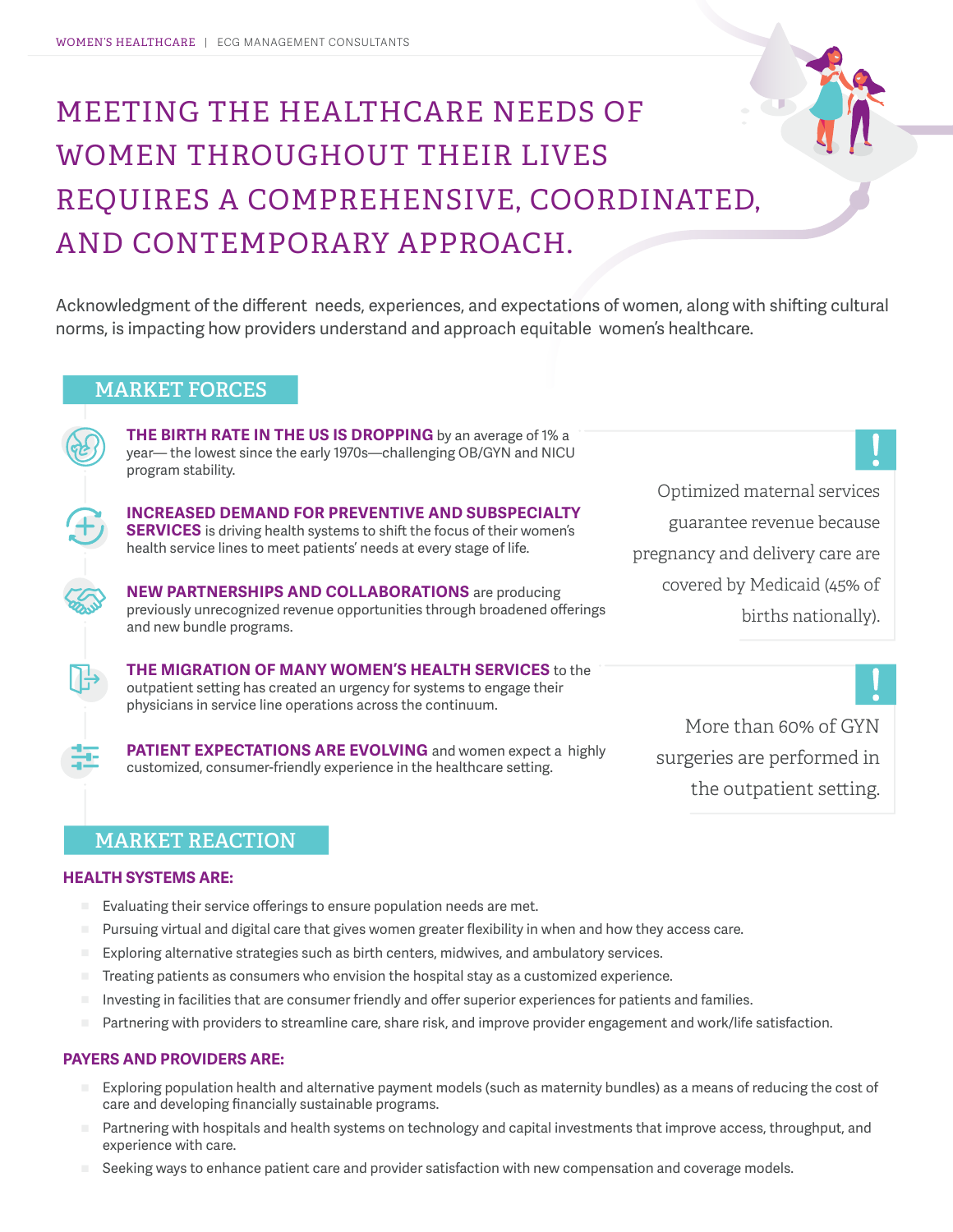### ACHIEVE SUCCESS WITH WOMEN'S HEALTH SERVICES

Providers must articulate their service line differentiators and successfully implement a fully integrated care continuum that not only meets the needs and expectations of women, but also supports the engagement for other services as women bring their families into the system.

#### **STRATEGIC ASSESSMENT & PLANNING**

Healthcare administrators must assess their organization's market position and opportunities for growth and innovation, and map out the path that best positions their system for future success.

#### **PROGRAM DESIGN & IMPLEMENTATION**

Services must be rationalized, and care models redesigned, to ensure services appropriately meet the needs of patients and providers. Patients must be able to easily and conveniently access care, and providers require the right tools and support to effectively manage the patient population.

#### **CAPITAL, TECHNOLOGY, & WORKFORCE INVESTMENTS**

Organizations must appropriately invest in facilities, technology infrastructures, and care team staffing to allow for collaborative care models to succeed and patients to receive care in the place and manner that works best for them.

#### **PROVIDER PARTNERSHIPS**

The OB workforce is transitioning to a predominantly employed/group model. Health systems must seize the opportunity to open conversations with providers and strengthen physician and provider partnerships.

#### **PAYER & EMPLOYER STRATEGIES**

Providers must cultivate direct partnerships with payers and employers on value-based payments for maternal care to reduce variation in costs, improve outcomes, and enhance patient experience.

#### ECG WORKS WITH WOMEN'S HEALTHCARE PROVIDERS to evaluate, design,

and implement successful strategies for high-functioning and sustainable performance.